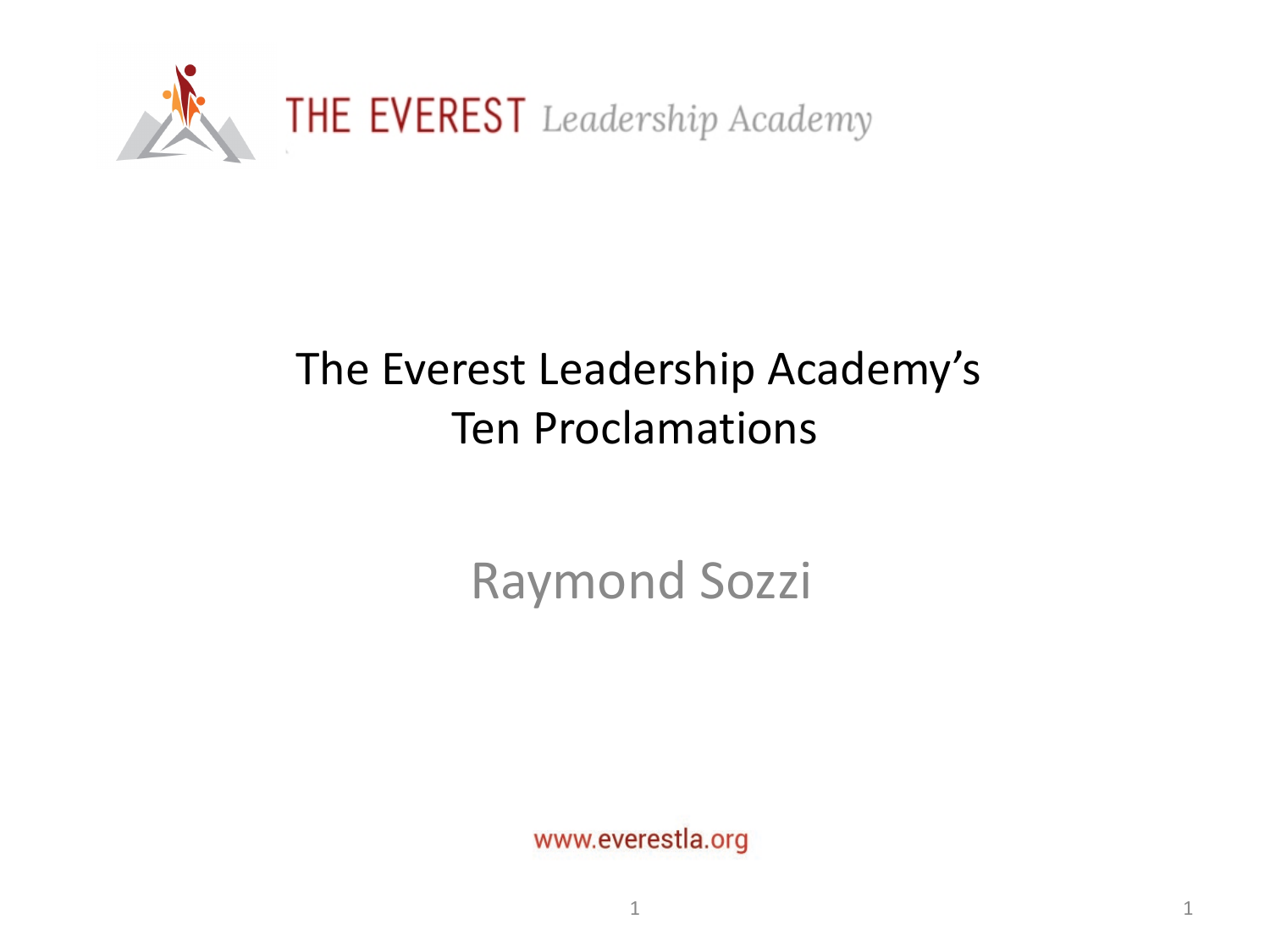

- 1. 80% of leadership is a firm handshake and a sincere smile / the other 20% is the tough part
- 2. Leadership style is 80 % empathy and 20% toughness
- 3. Leadership is not a title
- 4. There is no elevator to success you have to take one step at a time, but you don't have to climb it alone
- 5. Success is defined as knowing your purpose in life
- 6. Stop focusing on what you can't do and, instead, think about new ways it can get done

www.everestla.org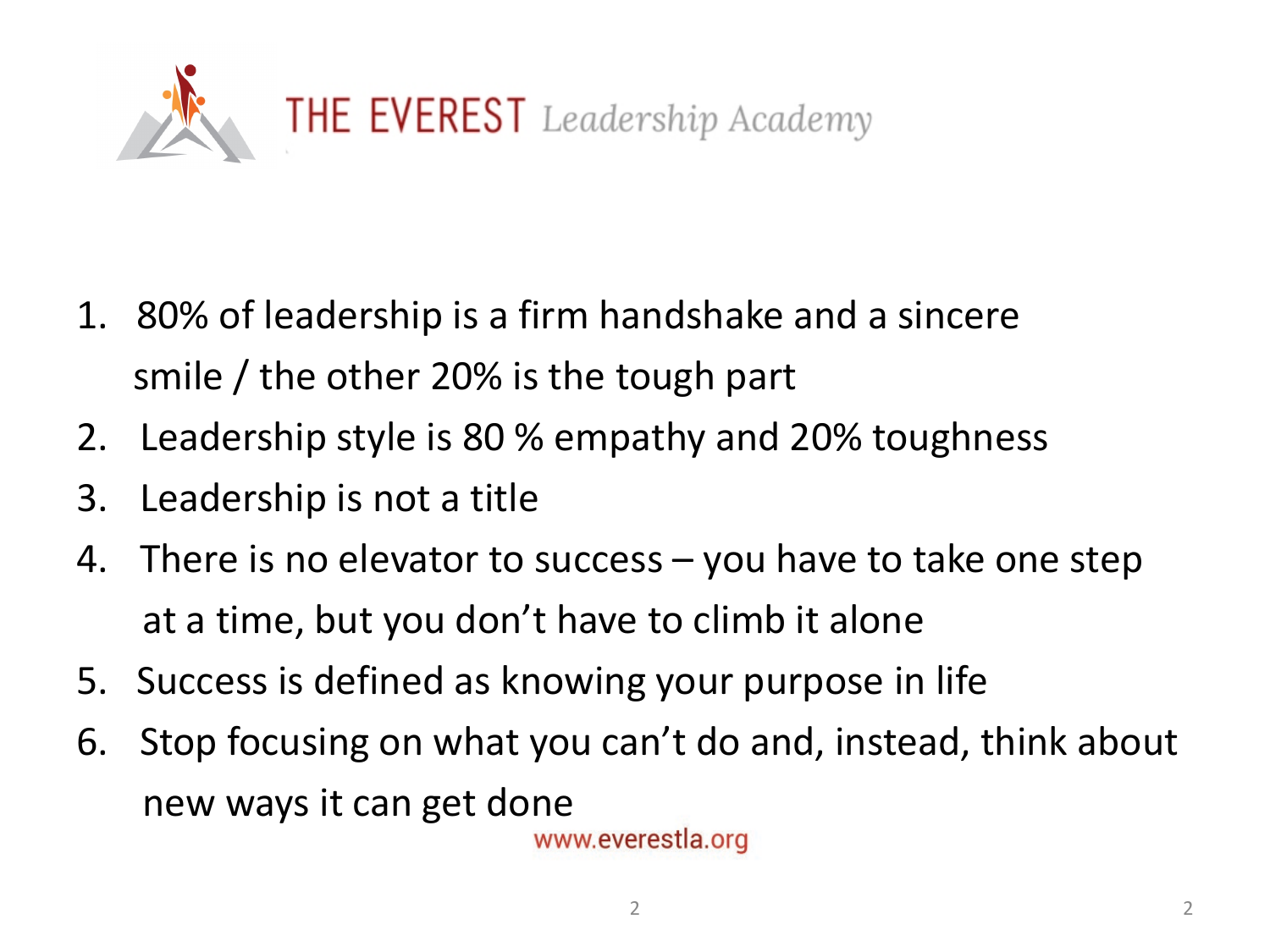

- 7. What we think or what we believe is, in the end, of little consequence. The only consequence is what we do.
- 8. We don't choose the circumstances and environments of our early childhood years, but that's where our personal principles are formed. Our lives are not determined by what happens to us but by how we react to what happens, not by what life brings, but by the attitude we bring to life. It's all up to each of us to take what we're given and maximize our success and happiness

www.everestla.org